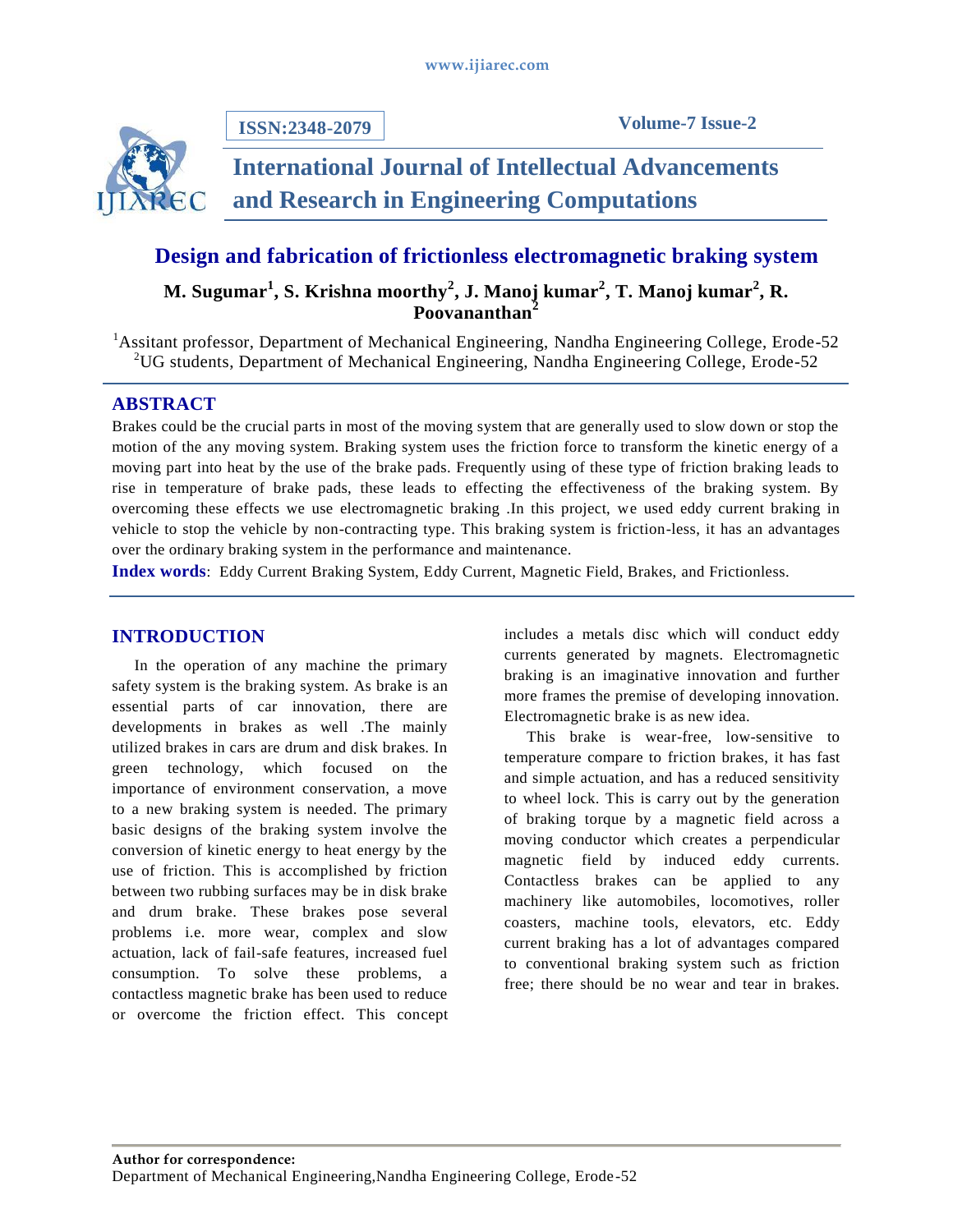

**Fig. 1 Experimental setup of electromagnet and disc**

#### **LITERATURE SURVEY**

Girishdalvi et al studied the operating system of any machinery the most important primary safety system is a braking system. This brake is wear-free and less-sensitive to temperature than friction brakes, it has fast and simple actuation and long lifetime. By using this braking system it is more reliable , quick in response and maintenance free. From theoretical calculations and experimented braking time values, a maximum reduction in braking time 23.97% is found and max air gap limit of 3 mm is obtained beyond with electromagnetic brakes are found to be ineffective [1].

Parth Patel et al, has carried an setup on frictionless braking system using eddy current system. A noncontact braking is works on the principle of magnetic drag force. Electromagnetic braking means applying brakes using electronic and magnetic power [2].

Yogesh Kumar Yadav et al, has studied the developed of the experiments on Electromagnetic braking system. Electromagnetic brake have very numerous preference over frictional braking system. This type of brake expands the life of the brake and increase the reliability .These brakes can be utilised as a part of wet condition, so there is no utilization of against slipping instruments [3].

R. Wilson et al, has studied the one of the most critical requirements for safety in vehicles is the availability of reliable braking system [4].

Der-Ming Ma et al, has studied the eddycurrent is created by the relative motion between a magnet and a metal (or alloy) conductor. The current induces the reverse magnetic field and results in the deceleration of motion. The proposed mechanism implements this phenomenon in developing a braking system [5].

#### **EDDY CURRENT**

Eddy current brake could be work on the basis of Faraday's law of electromagnetic induction. According to this law, whenever a current carrying conductor cuts the magnetic lines of force,an emf is induced in the conductor, the magnitude of eddy current is proportional to the strength of the field of the magnet and the speed of the conductor.

If the conductor is the disk, there could be circulatory current (eddy current in the disc).According to the Lenz's law, the direction of the current is in the oppose the cause that is act on the movement of the disk.

#### **ELECTROMAGNETS**

Electromagnets are DC type which is to be powered by battery. Electromagnets are selected instead of permanent magnet as electrical actuation which is faster than mechanical actuation with lower losses. Magnetic field can be generated at the time when it is needed only.When a current was passed through the coil, the iron became magnetized and attracted other pieces of iron;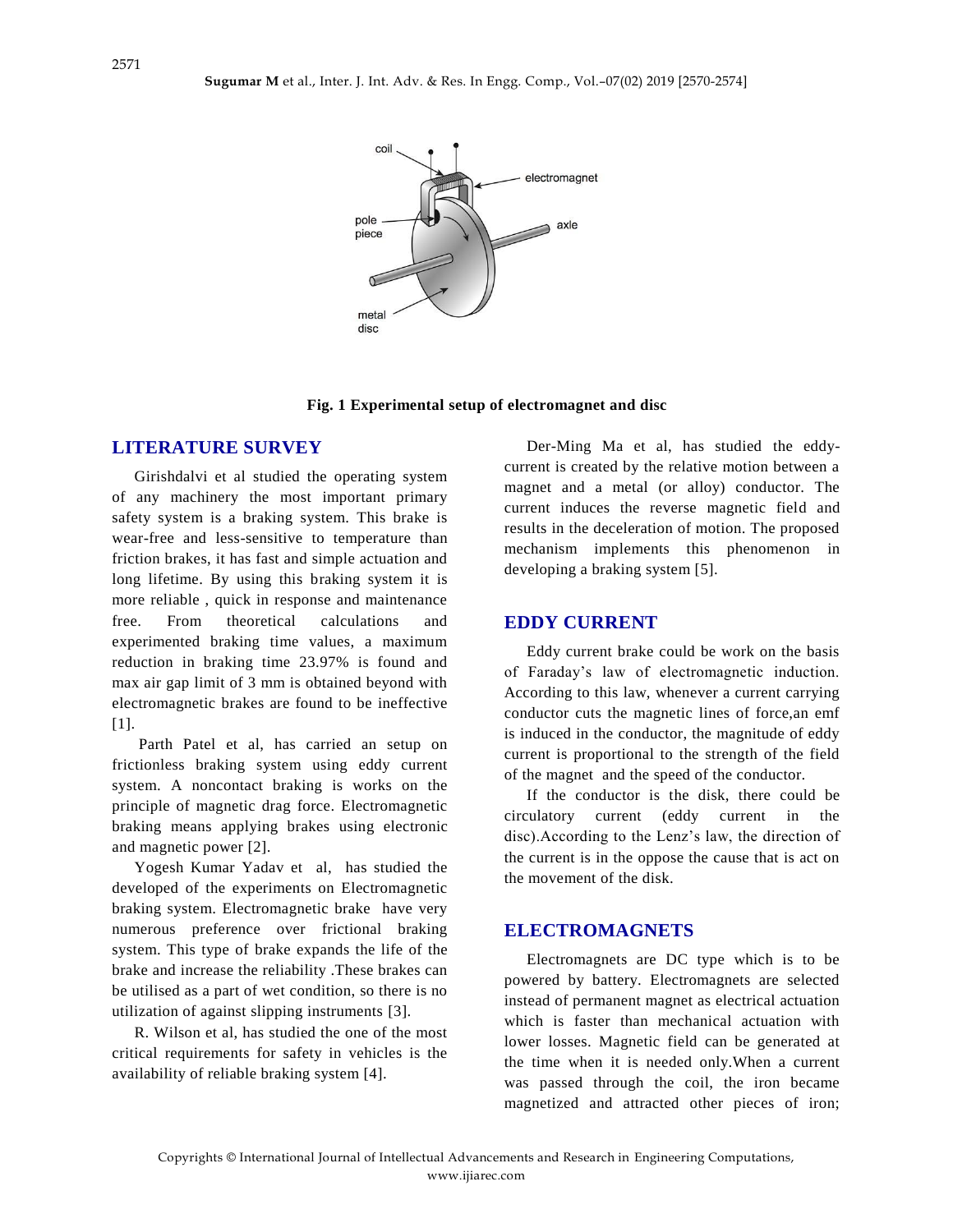2572

when the current was stopped, it lost magnetization. An electromagnet is a type of magnet in which the magnetic field is produced by an electric current. The magnetic field disappears when the current is turned off. Electromagnets usually consist of wire wound into a coil. A current through the wire creates a magnetic field which is concentrated in the hole in the centre of the coil. The wire turns are often wound around a magnetic core made from a ferromagnetic or ferrimagnetic material such as iron; the magnetic core

concentrates the magnetic flux and makes a more powerful magnet.The main advantage of an electromagnet over a permanent magnet is that the magnetic field can be quickly changed by controlling the amount of electric current in the winding. However, unlike a permanent magnet that needs no power, an electromagnet requires a continuous supply of current to maintain the magnetic field.



**Fig. 2 Electromagnet principle**

## **CIRCULAR DISC**

We have to choose the circular disc for our project would be an iron disc. Iron is the best material compared to copper and zinc to be use as the disc for eddy current braking using electromagnetic induction. Iron reacts better and faster compared to the other two materials. Besides that, increasing the current induced will increase the drag force that been produced and will slow down the motion better.This can be seen when the

current increase, the speed of the disc rotation has been reduced. Also iron disc does not get attracted in a magnetic field but Eddy current generation due to electromagnetic induction is high. As the thickness of disc increases the generation of eddy current increase.

Iron is the best material to be used as rotating element in eddy current braking. Iron disc of thickness 20 mm and the diameter of 200mm could be used as an disc for electromagnetic braking.



**Fig. 3 Circular disc**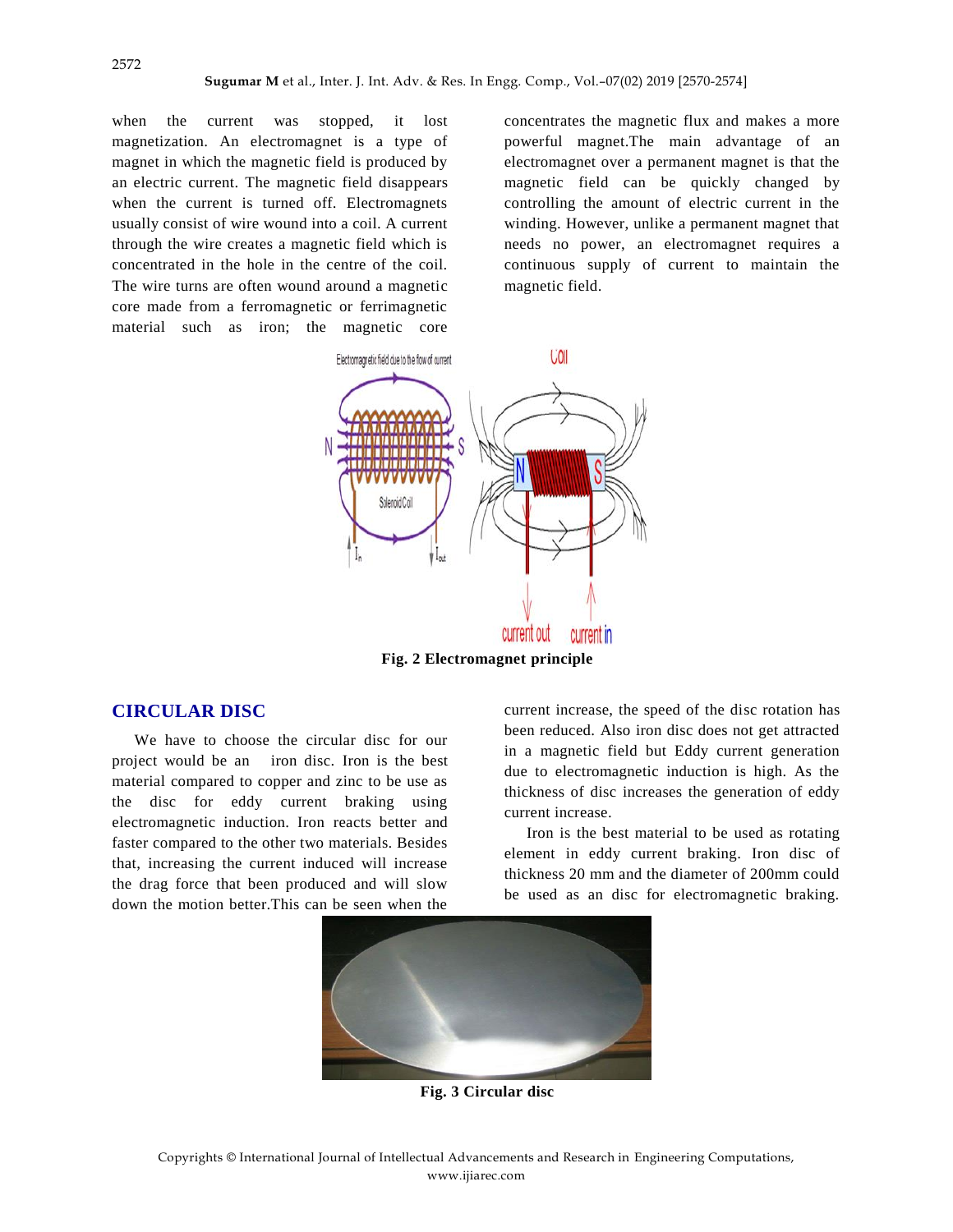## **AC MOTOR**

An AC motor is an electric motor driven by an alternating current (AC). The AC motor commonly consists of two basic parts, an outside stationary stator having coils supplied with alternating current to produce a rotating magnetic field, and an inside rotor attached to the output shaft producing a second rotating magnetic field. The rotor magnetic field may be produced by permanent magnets, reluctance saliency, or DC or AC electrical windings. The two main types of AC motors are induction motors and synchronous motors. The induction motor (or asynchronous motor) always relies on a small difference in speed between the stator rotating magnetic field and the rotor shaft speed called slip to induce rotor current in the rotor AC winding. As a result, the induction motor cannot produce torque near synchronous speed where induction (or slip) is irrelevant or ceases to exist. In contrast, the synchronous motor does not rely on slip-induction for operation and uses either permanent magnets, salient poles (having projecting magnetic poles), or an independently excited rotor winding. The synchronous motor produces its rated torque at exactly synchronous speed.

## **EXPERIMENTAL SETUP**

The experimental setup consists of circular disc, electromagnet, AC motor, battery, shaft. The circular disc dimension is 20mm of thickness and 200mm of diameter of an circular disc. The electromagnet is used in this project is two. Each consists of 200 turns of copper wire wounded over the iron rod. AC motor is used to run the circular disc, it can able to run upto 1500-2000rpm. The wheel and disc is attached to the shaft. The shaft is supported by the bearing at the two end of the shaft. The bearing is placed at the frame at the respective place. By the use of motor, the wheel and the disc is rotate at an required speed. The motor is placed at the frame parallel to the disc and

wheel. The two electromagnet is placed at an 2mm of air gap between the circular disc and the electromagnet. The electromagnet is energized by the use of an battery. If we want to increase the efficiency of the electromagnet, we have to increase the voltage applied to the electromagnet based on the speed of the circular disc rotate. Electromagnet is energized only at the time of brakes are applied.

## **WORKING PRINCIPLE**

The frictionless braking system uses the principle of eddy current phenomenon. The eddy current method is based on the principle of generating circular electrical currents in a conductive material. This can be achieved by the use of a coil connected to an alternating current generator driving an alternating magnetic field. The current flow induced by this primary field within the conductive material will itself produce a magnetic field in opposition to the primary field according to lenz's law. The working principle of the electromagnetic brake is based on Right hand thumb rule. If a piece of copper wire was wound, around the nail and then connected to a battery, it would create an electromagnet. The magnetic field that is generated in the wire, from the current, is known as the "right hand thumb rule". The wheel and disc is run by using the motor by pressing the acceleration paddle. Then the wheel and disc is rotate at the certain RPM based on the motor capacity. If we want to applied the brake release the acceleration paddle and applied the brake paddle. At the time of brake is applied the current and voltage is supplied to the electromagnet by the use of the battery. Then the electromagnet is energized and emits the magnetic flux , the circular disc is rotate at the air gap of 2mm near to the electromagnet. When the electromagnet emits magnetic flux , it tends to stop or slow down the speed of the circular disc. So the speed of the moving vehicle is reduced.